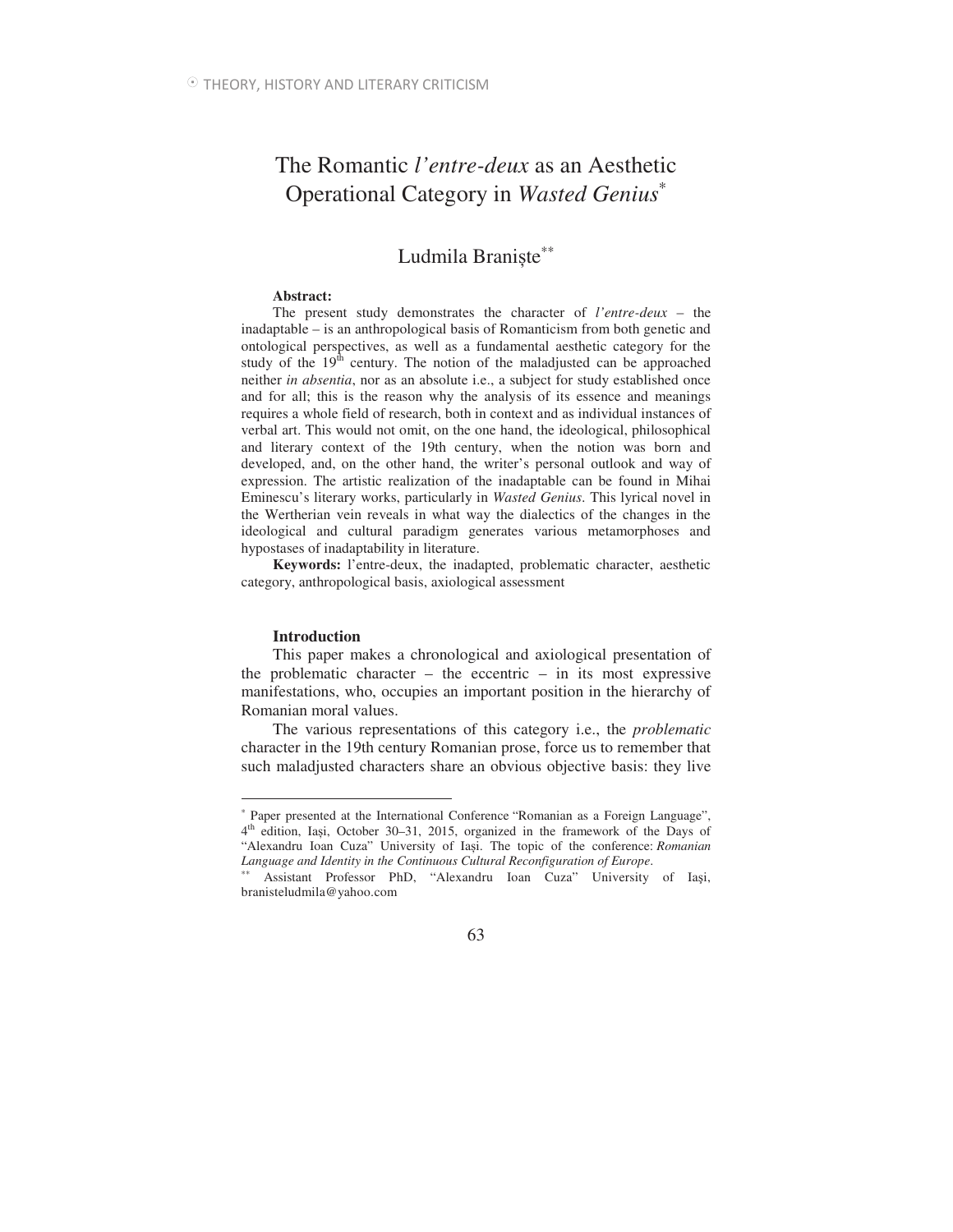in a history (a conditioned time) and have the psyche of an individual forced to live under mutilating circumstances for his human and moral personality. Influenced by this relationship between the objective and the subjective, it was normal for the furor of dissatisfaction to become infinite, for the effort for the impossible to appear endless, and for the ethically generous impulses of the titanic attitude<sup>1</sup> to be justified. The specific physiognomy which the theme acquired in European literature, in works by Hölderlin, Novalis, Tieck, Jean Paul, Benjamin Constant, Sénancour, Chateaubriand, Foscolo, Pușkin, Lermontov, and in Romanian literature, in the novels written in the  $19<sup>th</sup>$  and early  $20<sup>th</sup>$ century, is enlightening for any of its researchers.

In order to analyze the mechanism of inadaptability and establish the paradigms of this Romantic notion along with the semantic form of the syntagms in which it comes to the fore, we have chosen the novel *Wasted Genius* by Mihai Eminescu, looking more closely at both personal and ideological instability of the inadaptable.

### **On the Approach to the** *l'entre deux*

 $\overline{a}$ 

The approach to inadaptability, or the character of *l'entre deux*, as the subject for research and an instrument for analysis, as well as a genuine operational aesthetic category typical of the Romanticism may greatly contribute to the development of the theory of literature and a better understanding of the  $19<sup>th</sup>$  century in general and Romanticism in literature in particular.

As underlined by Galina Anitoi, the character of the inadaptable lost in the chaos of transition originates from the Romantic character, estranged from the society in which he lives and revolting against dehumanization (Anitoi, 2007: 32). However, the inadaptable does not mean, in the understanding of both foreign and Romanian Romantic writers, an incurable eccentric, a madman closed in his ivory tower and therefore cut off from the external historical, social and political reality in which he operates. The inadaptability of the Romantic character is neither Bovarist, nor narcissist, but has a tragic, oppositional and existential dimension. The more the inadapted character moves away

<sup>&</sup>lt;sup>1</sup> See Matei Călinescu, Titanismul și geniul în poezia lui Mihai Eminescu. Semnificații și direcții ale etosului eminescian, publishing house Pentru Literatură, Bucharest, 1964; the critic provides a detailed analysis of Eminescu's creation in order to explain the semantic configuration of the syntagm *titanic attitude* and demonstrates the semantic realization of the Titanism by means of the syntagm such as *exceeding the limits, growing sentiments, liberation from social norms, rebellion, liberation of energies* etc.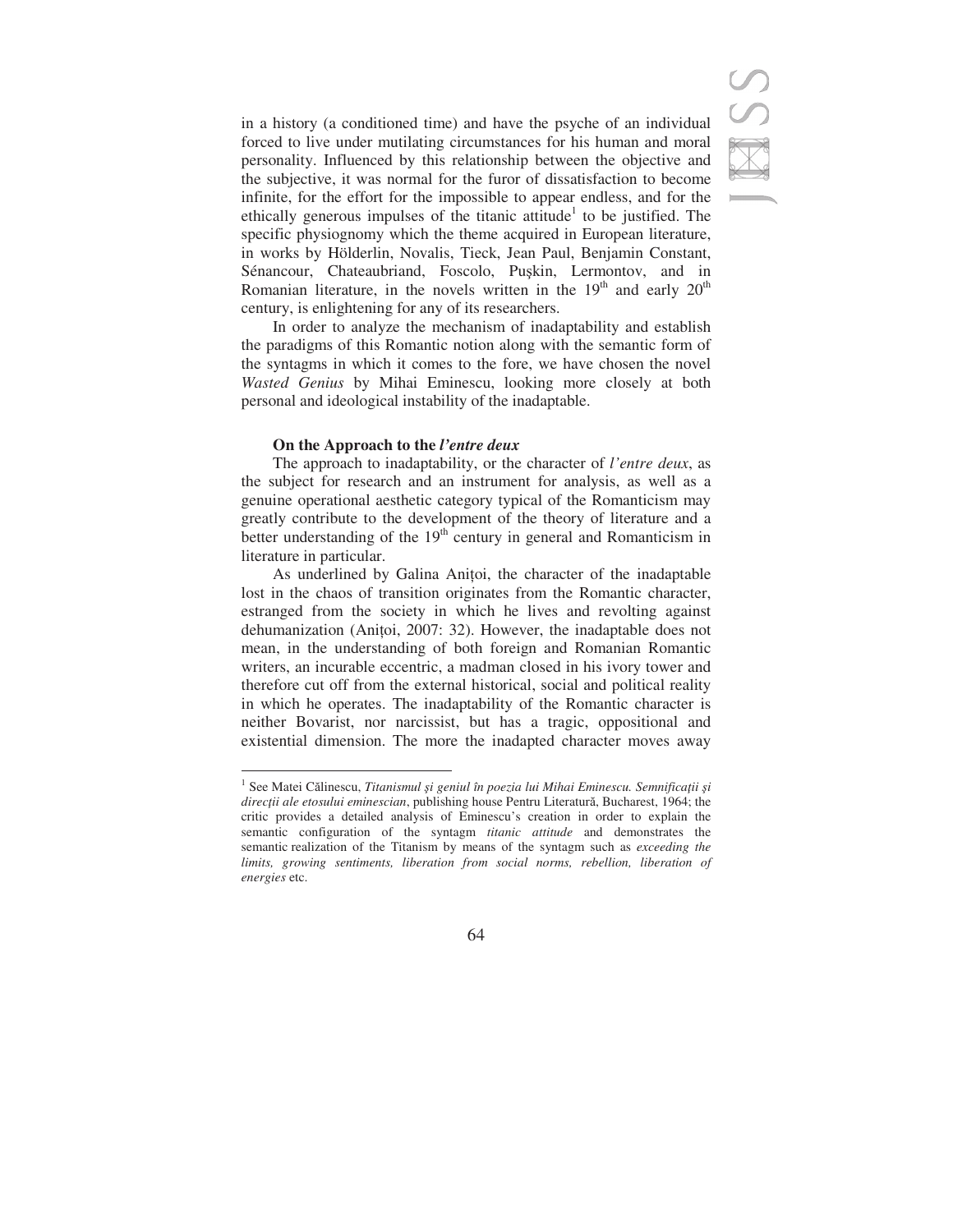from the hostile and suffocating industrialized capitalist regime, reacting against the progressive bourgeois class (*volens nolens,* contemporary to the character), the more his inadaptability confronts the principles of this modern mechanized and materialist society, subjecting them to examination and questioning. The inadaptable is not an accidental literary product that comes from nowhere and heads for nowhere. The network of the meanings of inadaptability does not present arbitrary semiotics as a unique model of semantic consistency. In this case, inadaptability would be impossible since there would be no fixed centre except for an anonymous source. In other words, inadaptability would be nothing else but an accidental deviation, pure responsiveness without any object, whereas the inadaptable would be just an expression of a lacunary or spectral identity. Inadaptability acquires and generates meanings since it addresses a centre, a social, moral or literary norm (Derrida, 1966: 104). The inadapted character is created by a society whose values are placed at one and only level of reality: that of reason and immediate benefits. Its political centre can hardly be called flexible and its ideology is just a fixed geometry, it gives begets an inadaptable figure who aspires to the absolute and the ideal, confronts the dehumanizing progress, defends national and rural mysticism and is committed to the Romantic movement, absolute love, and social justice.

We need to say from the start that the semantic field of this Romanticist posthumous novel, published by Ion Scurtu, for the first time in 1904<sup>2</sup>, of interest to both researchers and readers today, does not overlap that of German and French novels, so familiar to Eminescu. When analyzing Eminescu's writings, we may notice a certain synchronism with the sympathies of a disillusioned generation (represented by such personalities as Hugo, Musset, Chateaubriand, Vigny, Lamartine), inadaptable and sceptical about the ideological and cultural changes, and with a deep sense of melancholy and anxiousness – a *mal du siècle* (see Thérenty, 2001: 62), even though it reveals itself in the form of a generalizing intertextual continuity. As for the relations of the Romanian poet with German Romanticism (Heine, Goethe, Hoffman), where inadaptability turns into its favourite aesthetical category, Zoe Dumitrescu Bușulenga brings them to the limelight and

<sup>&</sup>lt;sup>2</sup> It was published with the subtitle *posthumous novel*, with an introduction and notes, Institutul de arte grafice, Bucharest. The novel can be found in manuscript  $2255$ ,  $201 -$ 84 l, with supplements on pages 21 v., 24 v.,65 v., 84 v., in the Romanian Academy Library.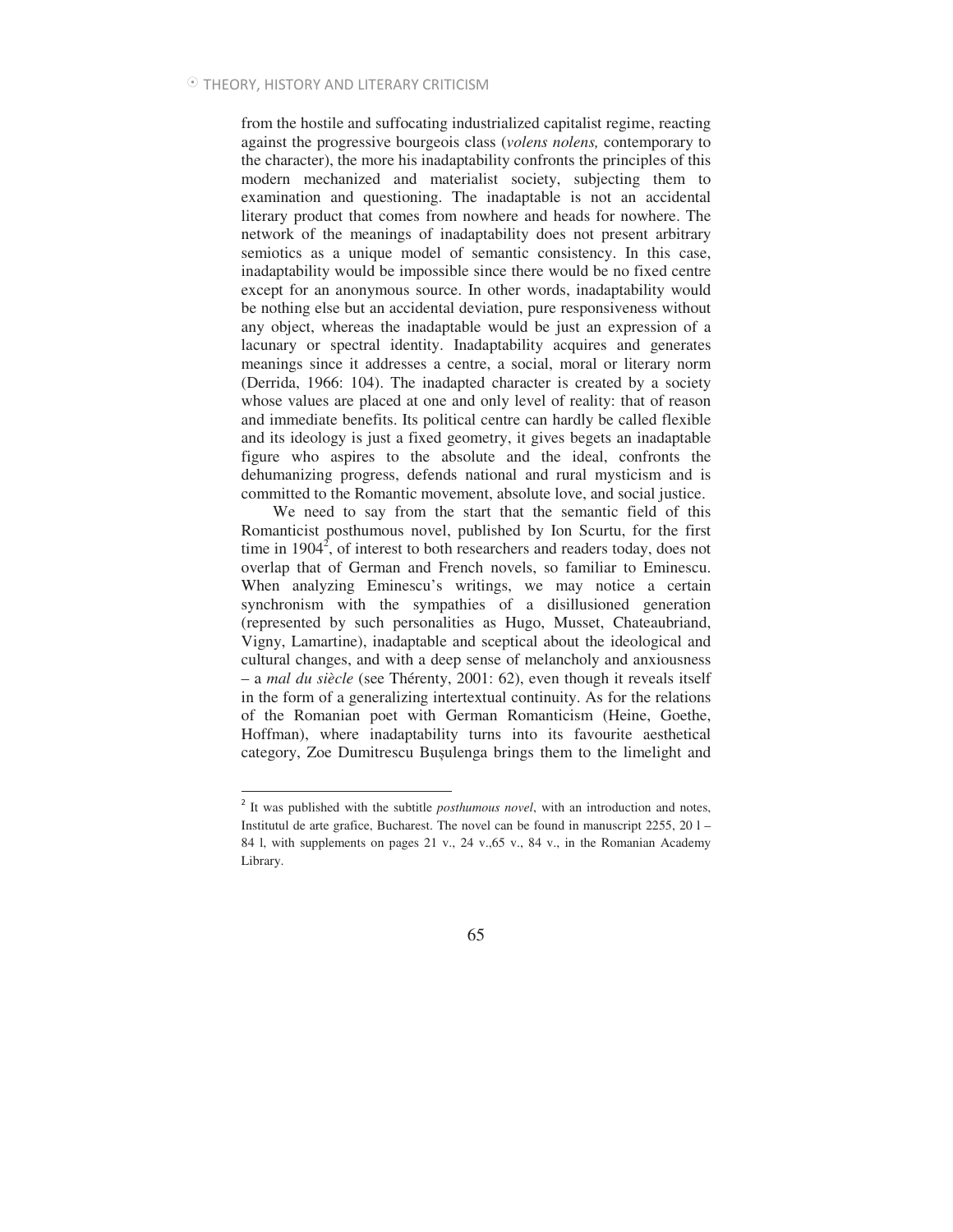includes them in her interpretation of Eminescu's works. However, it should be mentioned again that the motif of maladjustment, integrated into a new synthesis, acquires new dimensions in the light of a moral and artistic experience of its own. Filtered through Eminescu's vision and sensitiveness, the theme does not return unaltered to its source. It is a scientifically objective necessity to establish a precise place for Eminescu's work in the ascending hierarchy of the Romanian novel (starting with the earliest attempts and finishing with the most impressive achievements of the interwar period). In the evolution of the Romanian novel, the countless novels produced until the end of the 19th century can be classified according to a few types. The characteristics of the modern novel, which make it so difficult to classify, appear late in our literature. The early years represent a literary apprenticeship and here we can establish three types of novel: historical, social and lyrical, and sentimental. Two types are mainly variations on Romanticism and Realism, respectively, without clear-cut boundaries between them, at least for a good while.

As a project, Eminescu's novel presents itself, in the author's own words, as a vast work of art, as an ample social-philosophical novel, an artistic transcription of the meditations of several Catilinarian characters, complex and contradictory human types. It is a novel of the misery of the present-day generation*,* of a generation fighting against uncertainty, within the limits of extremist revolutionarism and total skepticism, looking for the absolute in love and social justice. *Catilinarian nature (characters)* means, according to Eminescu, problematic characters, a concept which existed throughout the European Romantic creations, which was defined by Goethe, in his volume entitled Maxims and Reflections, as a state of mind of the epic or lyrical hero. Thus, the hero is characterised by maladjustment; a man tormented by chimeras, a misfit, a man who is suffering, according to the definition of the Weimar philosopher, but who is suffering from the condition of being a genius and who finally finds his salvation in creation, the only one which saves him from the torments in his soul (Petrescu, 1983: 198). The concept of a *problematic character* appeared in literature together with the novel Problematische Naturen by the German writer Friederich Spielhagen (1861), which Eminescu certainly had read. It is a novel focusing on the unfortunate fate of the 1848 revolutionaries in Germany, seen, against the historical background of the time, as *problematic characters,* Romanticist figures, maladjusted and maladjustable, representing political geniuses who, far from remaining mere Bovarian dreamers, are trying to change the face of the world through fight and sacrifice.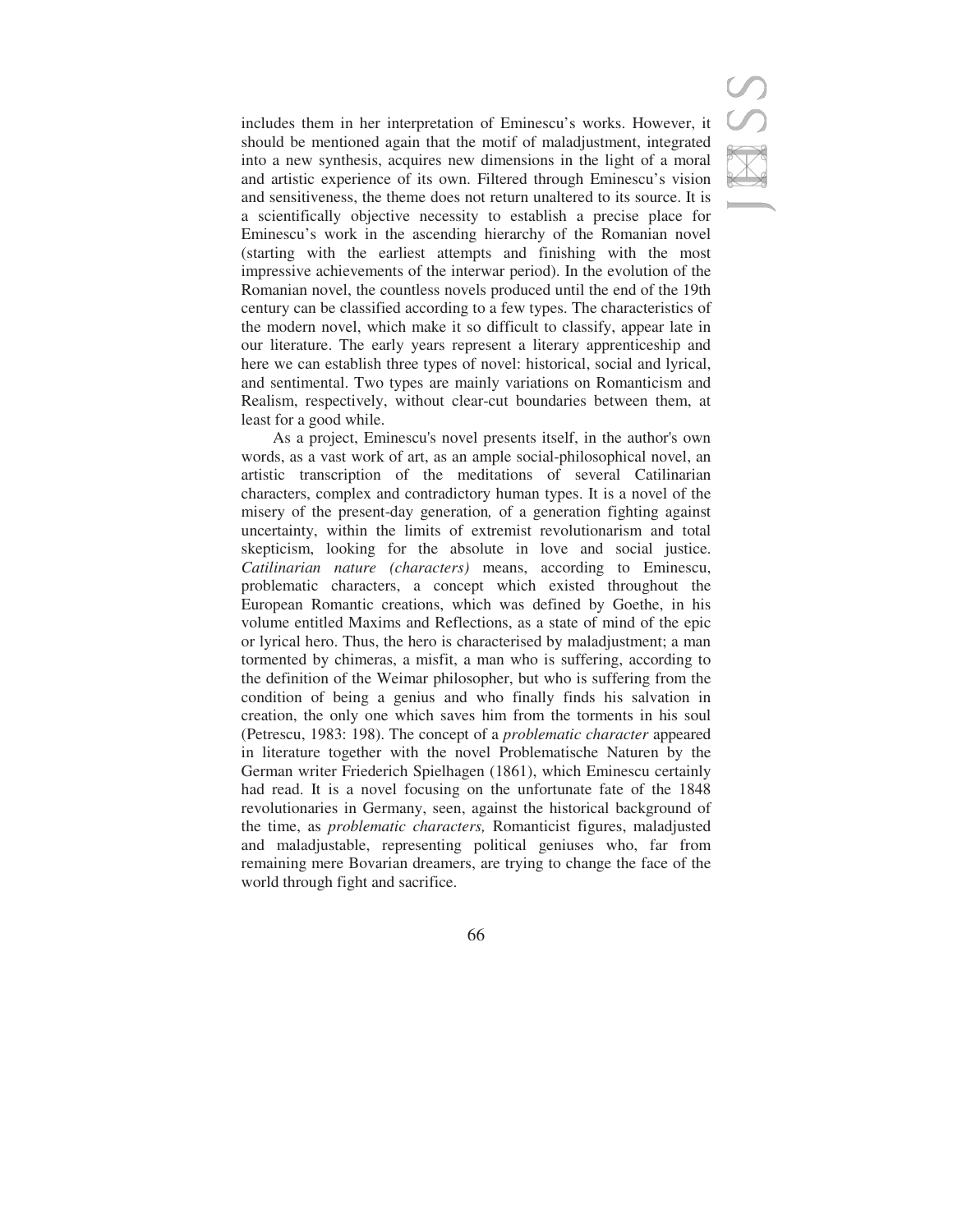In his poetry, Eminescu presented in countless hypostases the soul of the artistic genius as a problematic nature*,* as well as that of several problematic characters that do not reach the height of the genius. In his novel, *Wasted Genius* – *Geniu pustiu*, on the Romanian background of the 1848 Revolution in Transylvania, Eminescu, like Spielhagen, invests his Catilinarian characters – i.e. problematic, with political genius, thus projecting them on a different geographical background and endowing them with characteristics of the Romanian soul.

In Eminescu's understanding, inadaptability in the writer's view is not contrary to adaptability: it is akin to deliberate estrangement, refusal to distort the character's individuality or personal integrity. Moreover, inadaptability presupposes the position outside the refused reality and the development of the character's own understanding of reality. In this connection we should also mention Kant's *sapere aude*. However, Kant's exit from the level of restrictive and reductionist reasoning does not mean the denial of reason or vagrancy in imagination or a delirious dream – it is the courage to come back to the discussion of the ideologically-based axiology, to introduce dialectical nuances into the reflexive and critical attitude that the inadapted adopts towards himself, towards his autonomy, towards everything that was presented to him as obligatory or universally true and, finally, towards the possibility to challenge the norms of the society in which he lives. To sum up, the inadaptable in *Wasted Genius*, mainly represented by the character called Toma Nour, oscillates between *inside* and *outside*, between the individual and collective mind, between private morality and the moral laws of a country, between darkness and light, as well as between the demonic and the angelic.

Literary history sees in Toma Nour, a Romanticist type by excellence, an ardent dreamer, Faustian and Byronian as he shows himself in his dramatic existence, a foreign heroic prototype found with Goethe, Chamisso, Novalis, Laube, or Gutzkov. However, whereas the inadapted character is often typologized and reduced to certain characteristics in the writings of the above-mentioned authors, Eminescu's characters elude any categorization or generalization. His marginalization – the result of inadaptability – cannot be explained by one single reason: his isolation is the consequence of some reconfigurations in the permanent dialectics between margin and centre, general and particular, skepticism and optimism, dream and reality. The physical portrait of the main character of *Wasted Genius* is also ambiguous and unstable, impossible to be included in one category; it defines an unusual human being that has the characteristics of both an angel and a demon: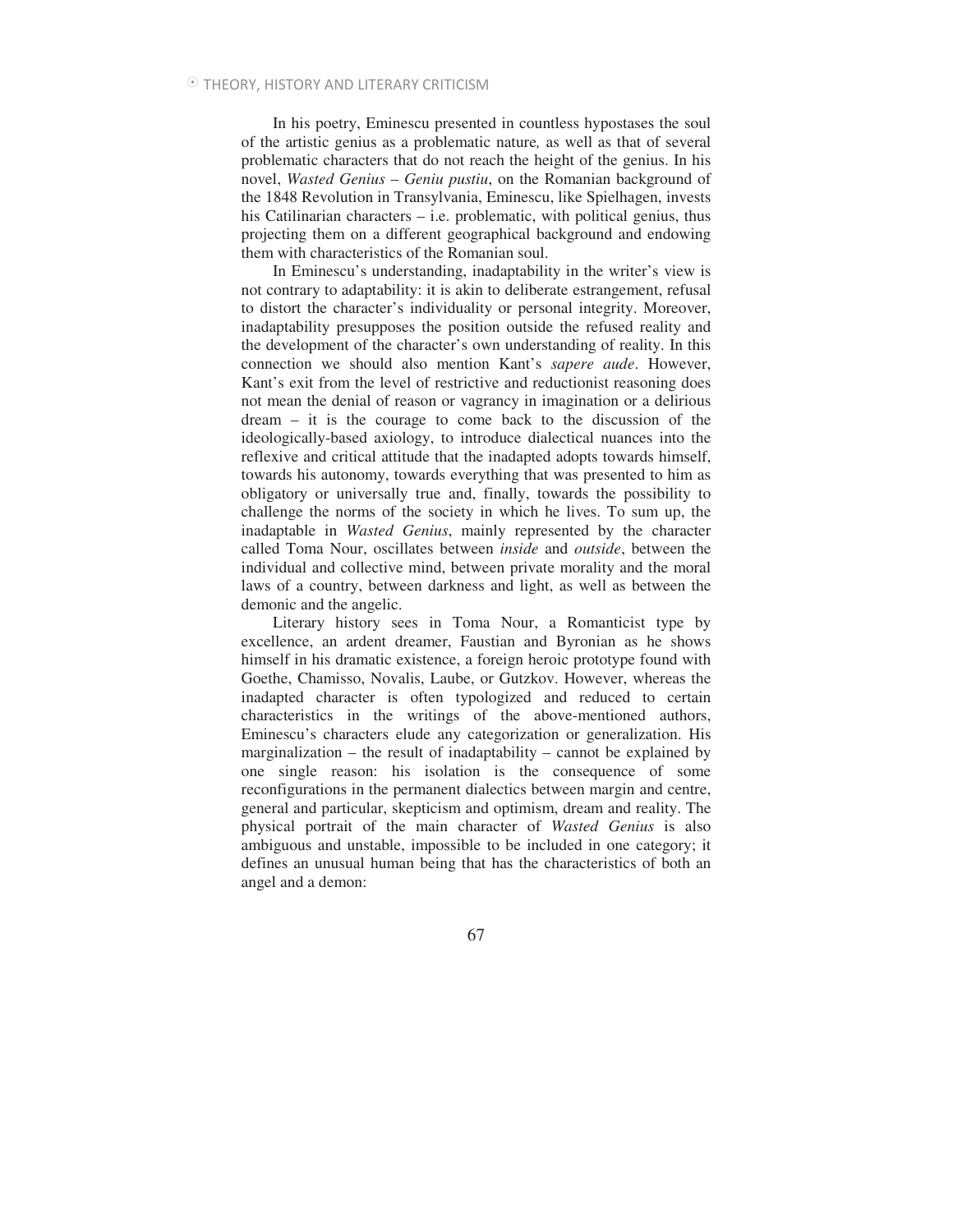He was beautiful – a demonic beauty. His pale face was strong and expressive, his brow serene like a philosopher's reflection. His wild black hair of a genius – bright, reached his well-built shoulders. His big hazel eyes were burning like black fire under his bushy eyebrows while his tight bluish lips looked extremely harsh. You might have thought he was an atheist poet, one of those fallen angels, a satan, not the way painters imagine him: wrinkled, hideous, ugly, but a beautiful satan, bright with beauty, proud of his fall, on whose brow genius was written by God and stubbornness by hell, a godly satan, who in Heaven drank the holiest light and got drunk on the most sublime ideals, soaked his soul in the dearest of dreams, only to fall on earth and be left with deception and sadness carved around his lips, as he no longer was in Heaven/.../. His expression was generously powerful, though infernal (Eminescu, 1964: 107–108).

The quote suggests there is a strong connection between falling from Paradise and inadaptability. The oxymoronic attributes of the character demonstrate the impossibility to place him (in heaven or on the Earth), to define him within certain frames (social and asocial) and, finally, to make him *adapted* or *adaptable*.

The painter Ioan is just another hypostasis of Eminescu's ego, he is endowed with his own features and completed with autobiographical data. Being of a problematic nature, tortured by an imaginary anxiety, with a deep affective life, Ioan is himself sentimental and lucid. What dominates his complex character is the mixture of generous passion and cold lucidity. A misanthropist and humanitarian, compelled to constantly fight dramatically between faith and doubt*,* Ioan manages after a bitter experience to transform his pain and disappointment in revolt and moral strength*.* 

Interesting and new is the organization of two narrative planes within the structure of the novel, which run in parallel and come into contact once in a while. One plane presents Ioan and Sofia's existence. The latter, a blonde angel, dies, which pushes her lover to total devastation. The desire to transcend the human condition through love, and the impossibility of achieving this, remains another topos of Eminescu's writing. The second plane presents the torment and infernal inner pain experienced by Toma Nour and Poesis. The unity of structure is threatened by this *baroque* presentation of parallel intrigues (there is actually a third plane – that of the narrator) (Călinescu, 1935: 285) but even so, it remains a productive way of deepening the individuality of the heroes, and their tragic destiny<sup>3</sup>. It is very possible that Eminescu learnt this technique from Shakespeare, whose work he was familiar with.

 $\overline{a}$ 



<sup>&</sup>lt;sup>3</sup> As far back as 1935, D. Murărașu, in his introduction to *Eminescu. Scrieri literare*, Ed. Scrisul românesc, Craiova, p. XLII-a, questioned this lack of unity in the structure of Eminescu's novels.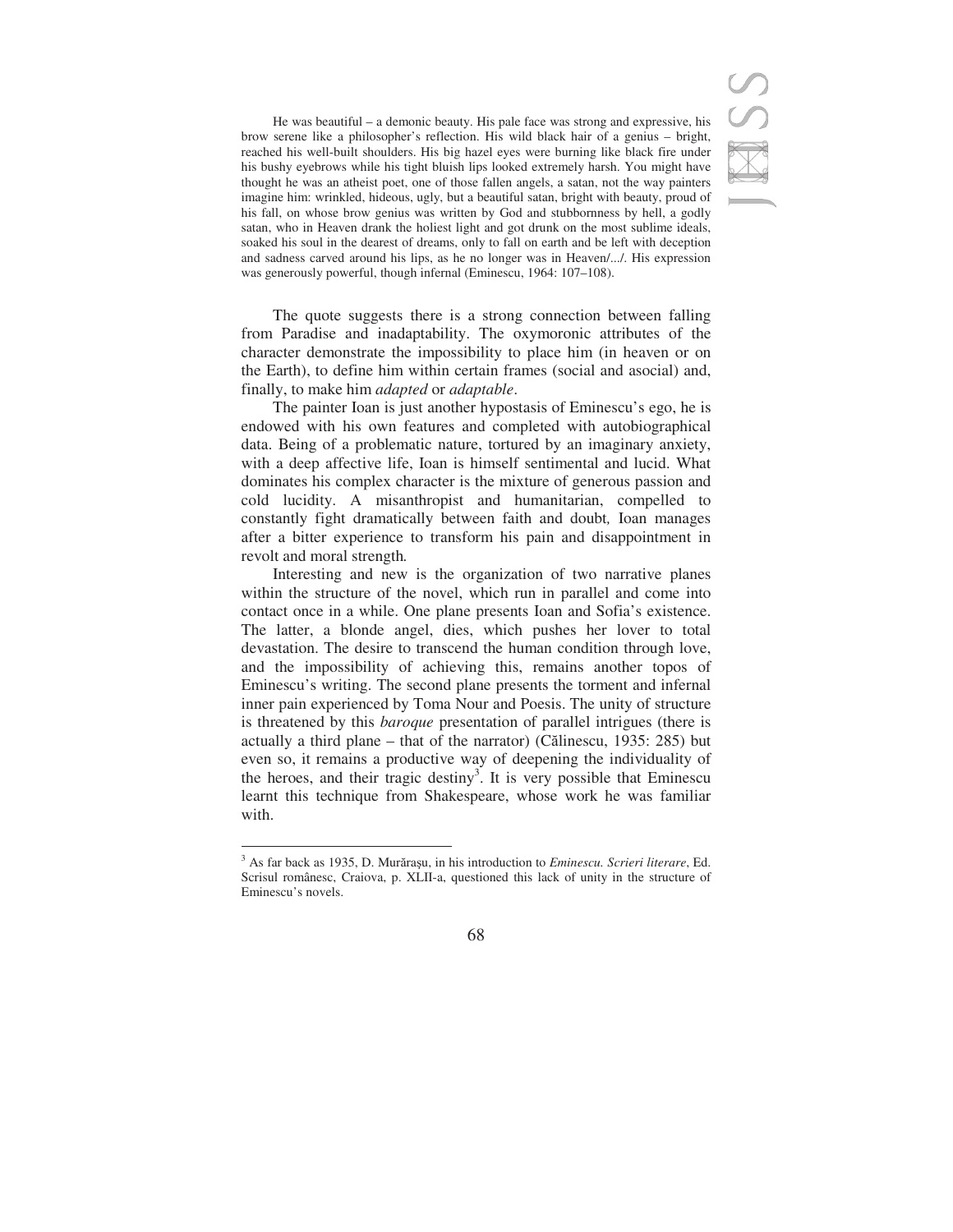In the existence of the two heroes there is a striking situational analogy (Dumitrescu-Bușulenga, 1976: 180). They are both orphans, a frustrating situation which makes them different from the other people, and they both live the experience of the dead lover. First Ioan who, after Sofia's death, gives up on the world and enrolls in Avram Iancu's army, is wounded in battle and dies killed by the old commander, who loved him like his own child, in order to prevent his being taken by the enemies.

Toma, betrayed by Poesis, loses his love, as well; he tries to find himself, after long sad monotonous years among his relatives in his native village. Then he goes into the mountains to join the revolutionaries, he avenges Ioan, returns to Cluj, where he finds out about Poesis' death and her sacrifice (she became a prostitute in order to save her father), wanders across Europe, caught up in confusing political fights, and dies – we assume – a violent death. A fragment from Toma Nour's manuscripts found in the Siberian ice follows the hero's destiny in a prison in the czarist Russia, and then while he is deported to Siberia.

However there are also many differences between Toma Nour and his double, Ioan, both objective projections of Eminescu's ego. Ioan is the embodiment of beauty, purity, love and forgiveness. The portrait, which his friend Toma Nour had made, showed a

child about18 years old - with long black hair, thin rosy lips, face white as marble, big blue eyes and long black lashes and thick eyebrows. The child's blue eyes were so bright, the colour so unusual that they seemed to have a feminine, innocent look /…/ How beautiful the child was and how young he died (Eminescu, 1964: 115).

His hands were "fine, sweet, white, his face was delicately pale. Someone looking at his face painted in oil" might have thought he was a "transvestite woman"*.* It is an allusion to the androgynous and it represents an indirect reference to the angelic quality of the hero. There is also a direct reference, when Toma names Ioan that "child, that soft angel".

Toma Nour, on the other hand, is a demon, a Satan, according to he way in which he is portrayed by the poet-narrator, at the very beginning of the novel. He is an incandescent nature, his living is characterised by extreme exaltation, despair, and intense drama. Here are two souls, of contradictory nature, complementary, which remind us of the unlimited aspiration towards unity, which marked the life and creation of Eminescu's genius.

Eminescu's characters do not completely escape into solitude, dreams or worlds discovered in the works by Fichte, Scheling, or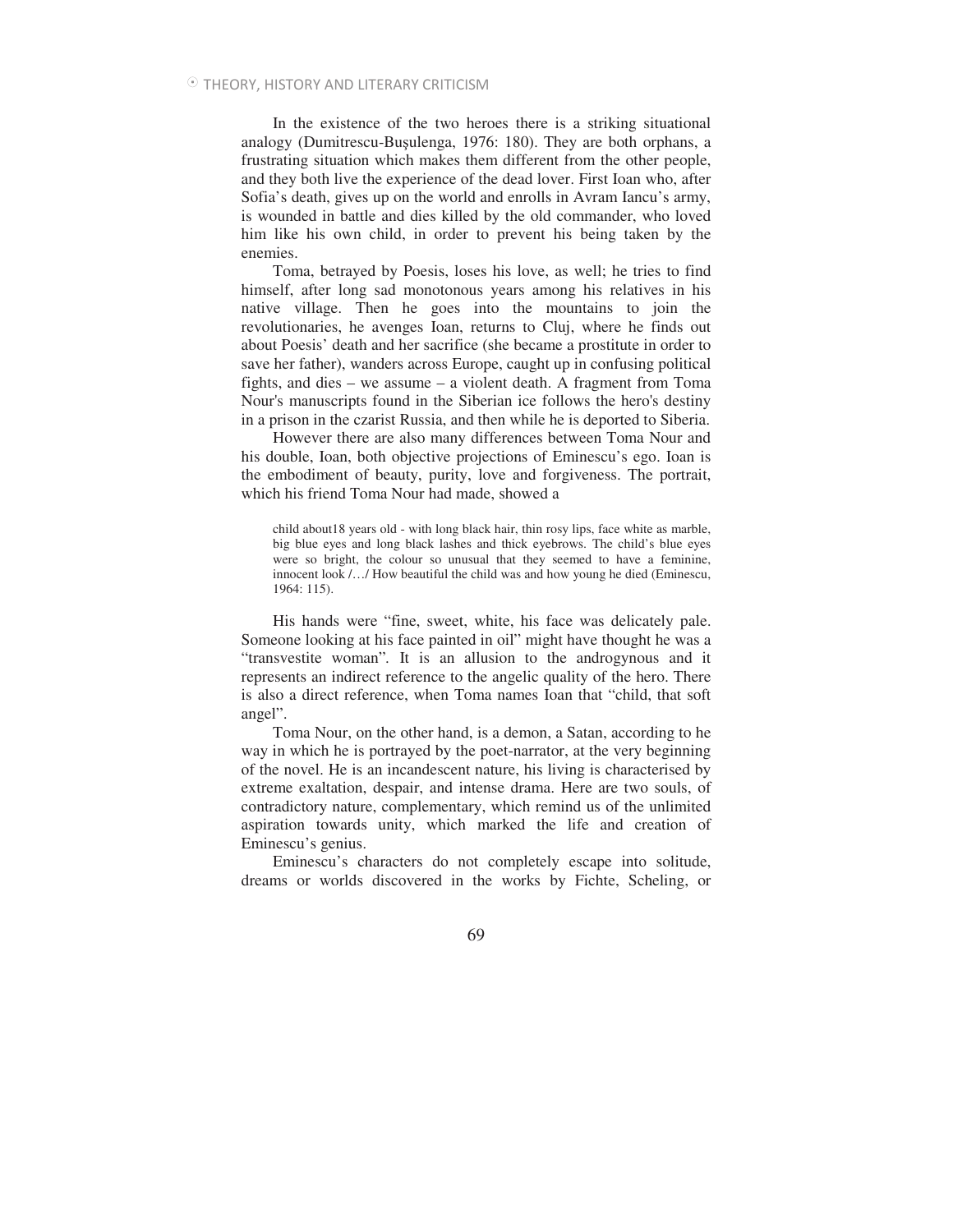Schopenhauer. Even though they are inadaptable, they do not lose their illusions and zeal. Socially rebellious, they love fighting; this is where they find beauty and fulfillment.

#### *L'entre deux* **in the Historical, Social and Political Context**

The ambivalent *l'entre deux* character*,* both centric and eccentric, that equals to inadaptability in Eminescu's works cannot be separated from the historical, social and political context in which the author lives, since its display is far from being ostentatious: it is conscious, deliberate and actantial. This is a way to live outside time rather than a fashionable attitude. Social frames of reactionary and inadaptable thinking are present in a later version of the novel. Neither ideal aspirations, nor absolute beliefs free the dreamer from the fact that he belongs to a society. Thus, we can conclude that such notions as riot, uncertainty, extreme revolutionarism, total scepticism, absolute love and search for social justice are clearly discernable in the inadaptability of Eminescu's characters from *Wasted Genius* at the socio-historical level. To sum up, the inadaptable Toma Nour borrows the constituent elements of his inadaptability from the external reality; he approaches and consumes his inadaptability as a form of otherness, turning it into a topic that lays the foundations for his neurosis, being uncovered in the aesthetical prose in "its weak and strong points" (Călinescu, 1936: 284). The character's Romantic neurosis is the writer's neurosis, since the former is the double of the latter; it is a Romantic-realistic neurosis in which the reader shares the role of constructing the meaning.

The idea to write a novel that would bear the *mark of the time* was born when Eminescu was 19. That explains the novel's description as part of an epigonic literary context, and as such less valuable, as it was considered, among many others, by G. Ibrăileanu (who thought the novel was merely a subject of study for researchers<sup>4</sup>). Thorough research by critics such as G. Călinescu, Tudor Vianu, or Perpessicius has demonstrated the contrary. Those who want to know the poet's entire work should not remain ignorant of its beginnings and ending, Eminescu being the same in his work's weaknesses and strengths<sup>6</sup>. Eminescu himself underlines the way the novel is linked to reality when he writes

 $\overline{a}$ 



<sup>&</sup>lt;sup>4</sup> G. Ibrăileanu, *Postumele* by Eminescu, in *Scriitori și curente*, 2nd edition, publishing house Viața românească, Iași, 1930 and Eminescu – geniu pustiu, in Scriitori români și străini, publishing house Viața românească, Iași, 1926; Constanța Marinescu, Postumele *lui Eminescu*, Bucharest, 1912. A detailed discussion of the problem in Comments to the volume *Mihai Eminescu. Proză literară*, edited by Eugen Simion and Flora Șuteu. Introduction by Eugen Simion, E.P.L., Bucharest, 1964, p. 359–364.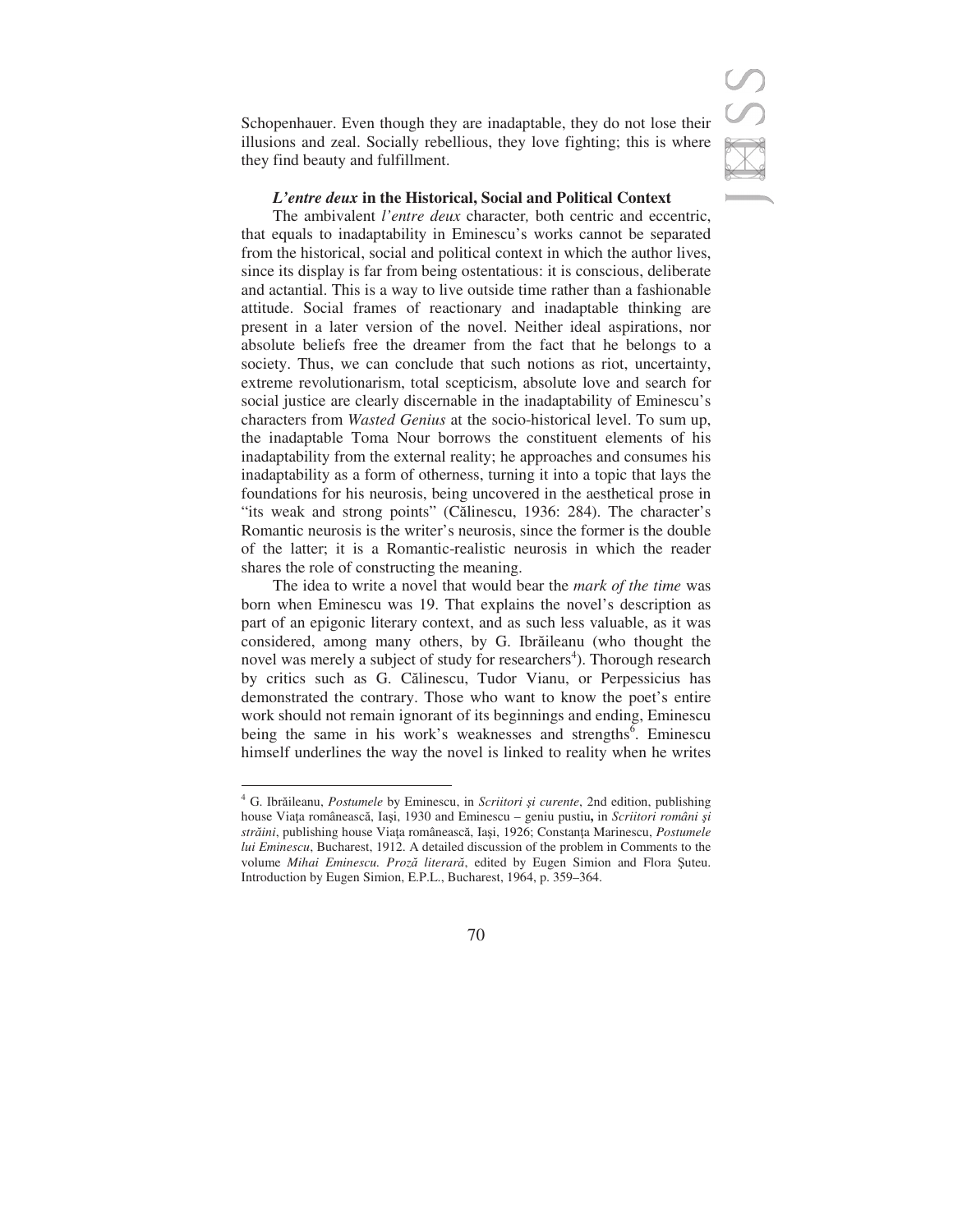$\overline{a}$ 

to Iacob Negruzzi in 1871 from Vienna (where he is a student); in this letter he reveals the title, the structure and the objectives of his work:

You write to me that a novel is chasing you; I am also being chased by one; with it in mind I have taken a lot of notes for a study on culture in order to clarify the phenomena of transitional epochs in general and the misfortunes of the present generation in particular [...] thus, my notebook is full of reflections by means of which I am trying to clarify myself; from now on I intend to use them as the basis for a novel. It is called *Naturi Catilinare* (Torouțiu and G. Cardaş, 1931: 316-317).

After several months Eminescu writes another letter where he adds: "… then I started to write my novel partly after my personal experiences of the year 1868, when I was in Bucharest, and partly after hearing a story from a student from Transilvania" (*Ibidem*: 321–322).

After defining the novel as "the metaphor of life"<sup>5</sup>, and a few philosophical reflections (echoing Kant) on the portrait of Torquato Tasso discovered in an old history book about an old Scottish king (an opportunity to define the objective existence as a creation of subjectivity<sup>6</sup> (*Ibidem*)), the novel opens with a vivid description of 1868 Bucharest. A town with narrow and muddy "unpaved streets", with "small, badly built houses"*,* with muddy puddles "splashing their claylike water", with small taverns and shops with "large dirty windows", with cafes where they played pool and cards. It is in one of these cafes that, one autumn night, the poet-narrator meets a young *sobber*, Toma Nour, a student from Ardeal, whose narrations and "firsthand impressions" will make the substance of the novel.

The discussion between the poet-narrator and Toma Nour, regarding the misery of this generation, the shortcomings of the social, political, and moral life in his times, reveals his own socio-political creed, the way it will also be illustrated in his polemical articles published in the magazine "Federaiunea de la Pesta" (1870) and later in "Curierul de Iași" and "Timpul". In the name of his creed he criticizes the phantasmagories of our fake civilization and from the position of positive classes, denounces the Romanian society of the time, where one can find

<sup>&</sup>lt;sup>5</sup> "Dumas says that the novel has always existed. It could very well be. It is the metaphor of life. Look at the golden side of a forged coin, listen to the absurd song of a day which didn't pretend to make more noise than the others, see all the poetry there is in them and there you have the novel." (Eminescu, 1964: 105).

<sup>6</sup> ..... everything we see, hear, think, judge is nothing but an arbitrary creation of our own subjectivity and not reality. Life is a dream." (*Ibidem*).

<sup>71</sup>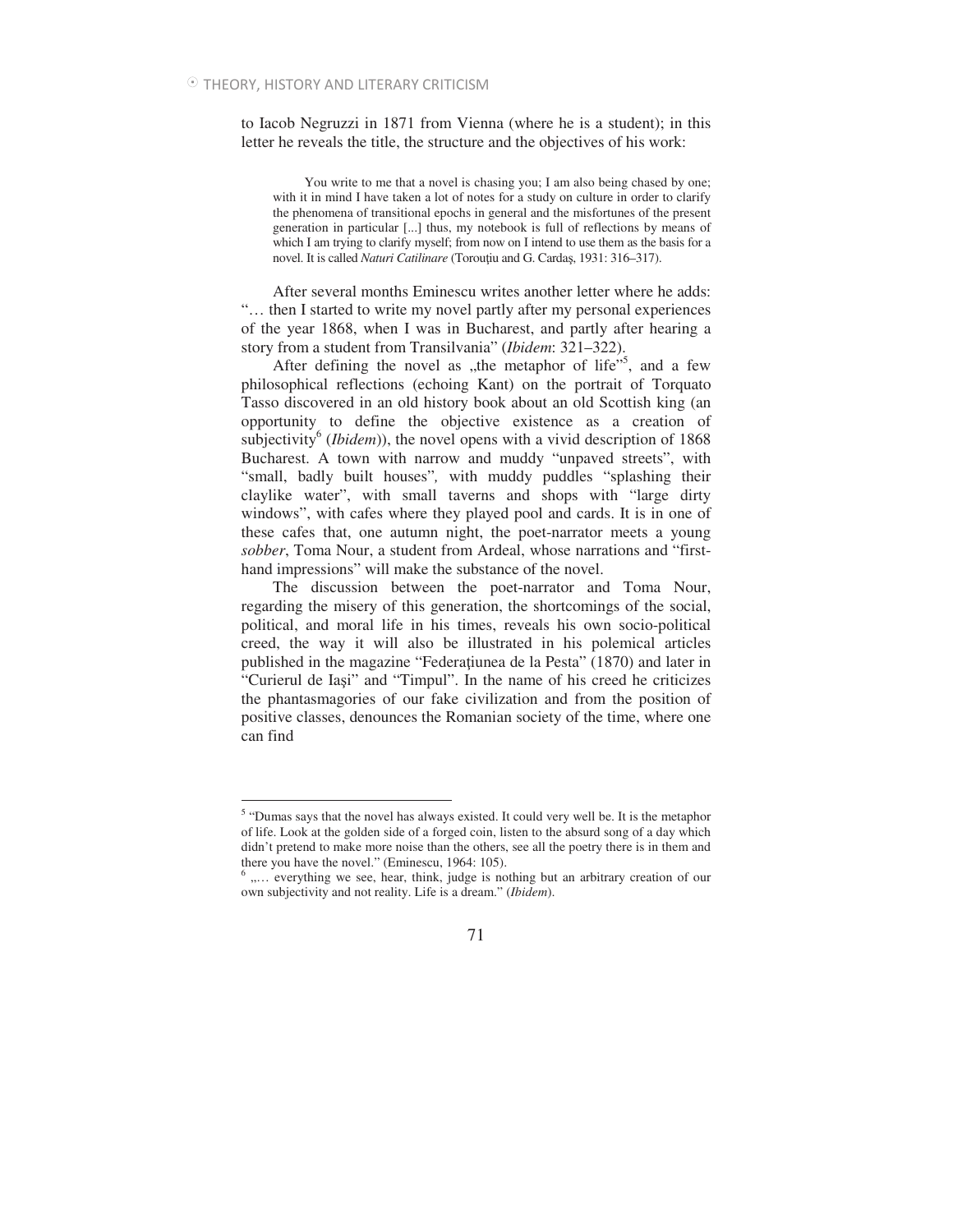historians that do not know history, literarians and journalists who can't write, actors who can't play, ministers who can't govern, financial officers who can't calculate,/…/. "souls" that do not "love our ancestors' language and traditions"/…/As for our intelligence – a generation of employees…of halflearned…people who make calculations to check how long it takes for them to get the power to rule…fake intelligence (*Ibidem*: 109–110)*.* 

The salvation is one and only, Toma Nour says in a ,,low, hoarse voice: Change the public opinion, give it a new direction, unsettle the nation's genius – the people's own characteristic spirit – from its deep slumber, react strongly from a moral point of view, start a revolution of ideas where the idea of what is Romanian should be more than just human – it should mean ingenius, beautiful – and finally, just be Romanians and nothing more" (*Ibidem*: 112). The love for the Romanian people must become love for the whole humankind, humankind being the

prism, a single one, bright with light, but in so many colours. A prism in thousands of colours, a rainbow with thousands of nuances. Nations are but nuances of the prism of humankind/…/ Make all these colours be equally bright, equally golden, equally favoured by the light which gives them life and without which they would be lost in the nothingness of non-existence-as in the darkness of injustice and barbarianism, all nations are equal when it comes to brutalisation, fanatism degradation and vulgarity (*Ibidem*: 112–113).

Love for other nations and the spirit of brotherhood in defending the same values make the basis of the discussion on cosmopolitism between the poet and Toma Nour, as they share the enthusiasm of the 1848 revolutionaries, disciples of Bălcescu's.

Toma Nour is a problematic nature, as can easily be noticed from his portrait and the discussions he has with his new friend from that tavern in Bucharest. He lives in a transition period which, in its imbalance, is characterised by all the misery of the generation of those times. A being with an ambiguous status, where the divine and the human complement each other, Toma is a demon-daimon (in the sense the word had in Antiquity), a genius, a godly demon. Fallen on earth, hurt by the phantasmagories of a fake civilisation, he lost, as he came into contact with a hostile environment, his most sublime ideals, his dearest dreams. The Genius Angel, wasted, turns into demon but without acquiring the attributes of a malefic destructive force. Toma Nour's Satanism is a reversed sentimentalism born out of deep deceptions and a tremendous revolt. A revolt expressed in a rhetorical and ostentatious way, in a polemical tone accompanied by pathetic gesturing, characteristic to an extrovert and justified in an insurgent who builds his refusal to adjust to an alienated world not only on injustice,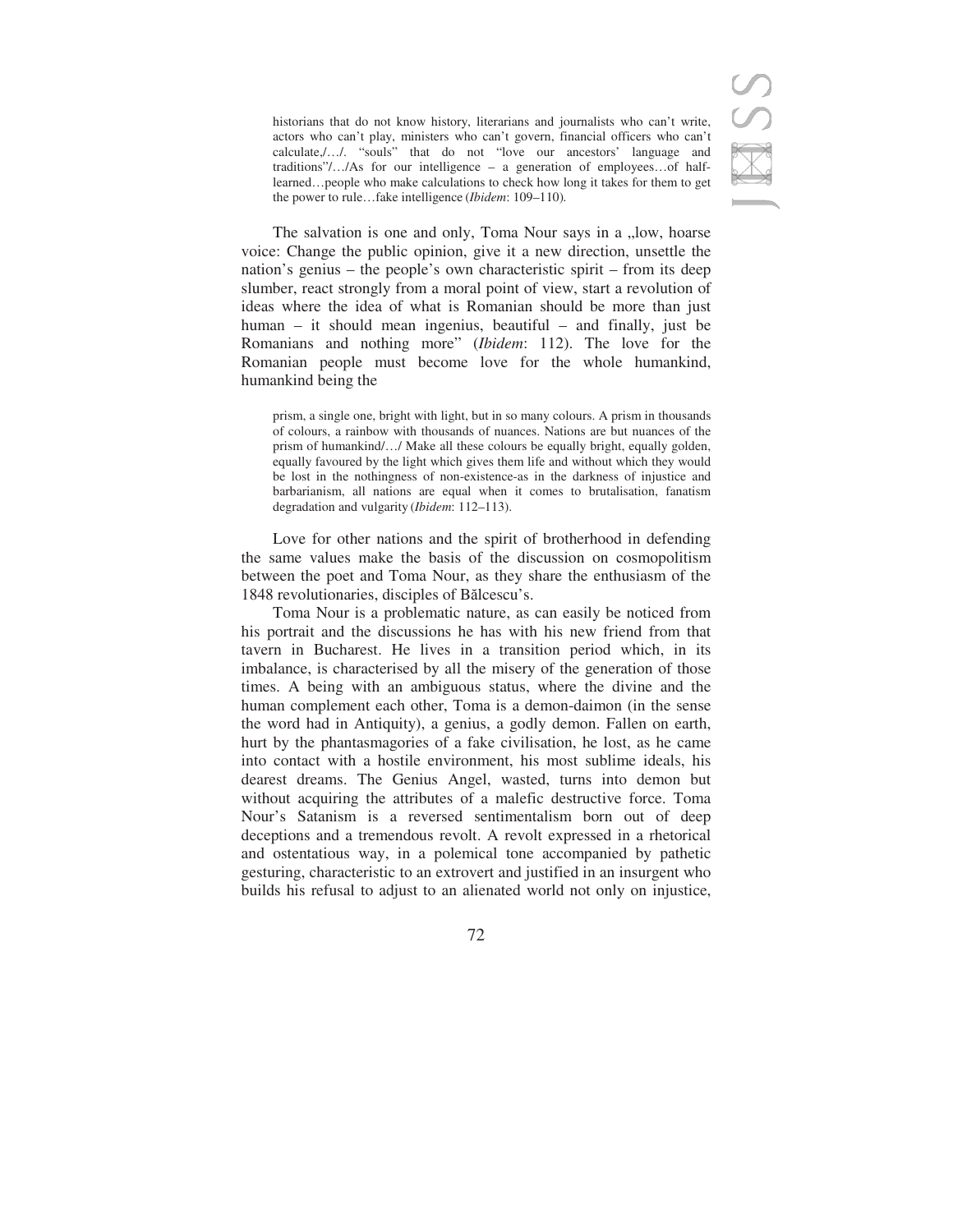but also on a powerful love for his country. His country is suffering: the miserable country is a topos present in Eminescu's writings, memorable also in the novel *Wasted Genius – Geniu pustiu*. This intensity of the feeling of patriotism (the most beautiful and moral of all feelings, according to the poet), titanic in its sense of affirmation and protest, transforms the satire and the revolt into Action and Deed. The eulogy of affirmation and not negation, gives raises his urge to the most constructive activism, to make the idea of Romanian be greater than human, ingenious, beautiful. Lucian Blaga sees in the misfit Toma Nour a "positive spirit of creation, of productivity*,* of fact" (Blaga, 1968: 58; Petrescu\*, 1978: 86). More rewarding than dream and love, pursued in the quest for the lost paradise, the Deed becomes a solution, a meaning of life.

Once the character is physically and spiritually defined, the poet allows his hero Toma Nour to speak as he is the character most engaged in adventure. He presents himself as another Werther deliberating and acting through the diary that, from his deathbed in prison, he sends to his friend he had once met in a tavern in Bucharest. This diary is the first (and only) Romanian interior diary, a Romanticist confession, a sad and unusual story of Toma's life, which tells us about his peasant origins, his poor childhood, his education in Cluj (here we find information related to the poet's education in Blaj), his miserable love for Poesis, the encounter with Ioan and many more happenings from a life unsettled by anxiety and quest.

The novel, narrated in the first person, evolves from a poem of inner life, as an attempt to romanticise the epic, to the diary form which then leads to confession, and in the end the novel becomes epic in a spectacular panoramic presentation of the revolution in Ardeal. The narrative becomes objective, the narrator seems to disappear to make room for the facts. However, his presence is still felt in the action itself, in the movement of thought and effect. The description becomes free, just like the narrator's access to the world of the characters, whom he accompanies through the events and whose actions he observes and evaluates without mystifying the historical truth. The Revolution is evoked in striking detail, in violent and macabre nuances, as Eminescu, like all of the Romanticists, has a hypertrophic sense of the grand. Some scenes are hallucinatory due to their ruthless realism: the hanging of the orthodox priest, the attempted rape of his daughter, the murdering of the

 $\overline{a}$ 

 $7$  According to Zoe Dumitrescu-Bușulenga, this Romanian titanic aspect represents the genesis of the motif in the European *Sturm und Drang*, at the end of the 18<sup>th</sup> century, while \* Aurel Petrescu aesthetically classifies *Wasted Genius – Geniu Pustiu* as a *Preromanticism of the sturmerian type*.

<sup>73</sup>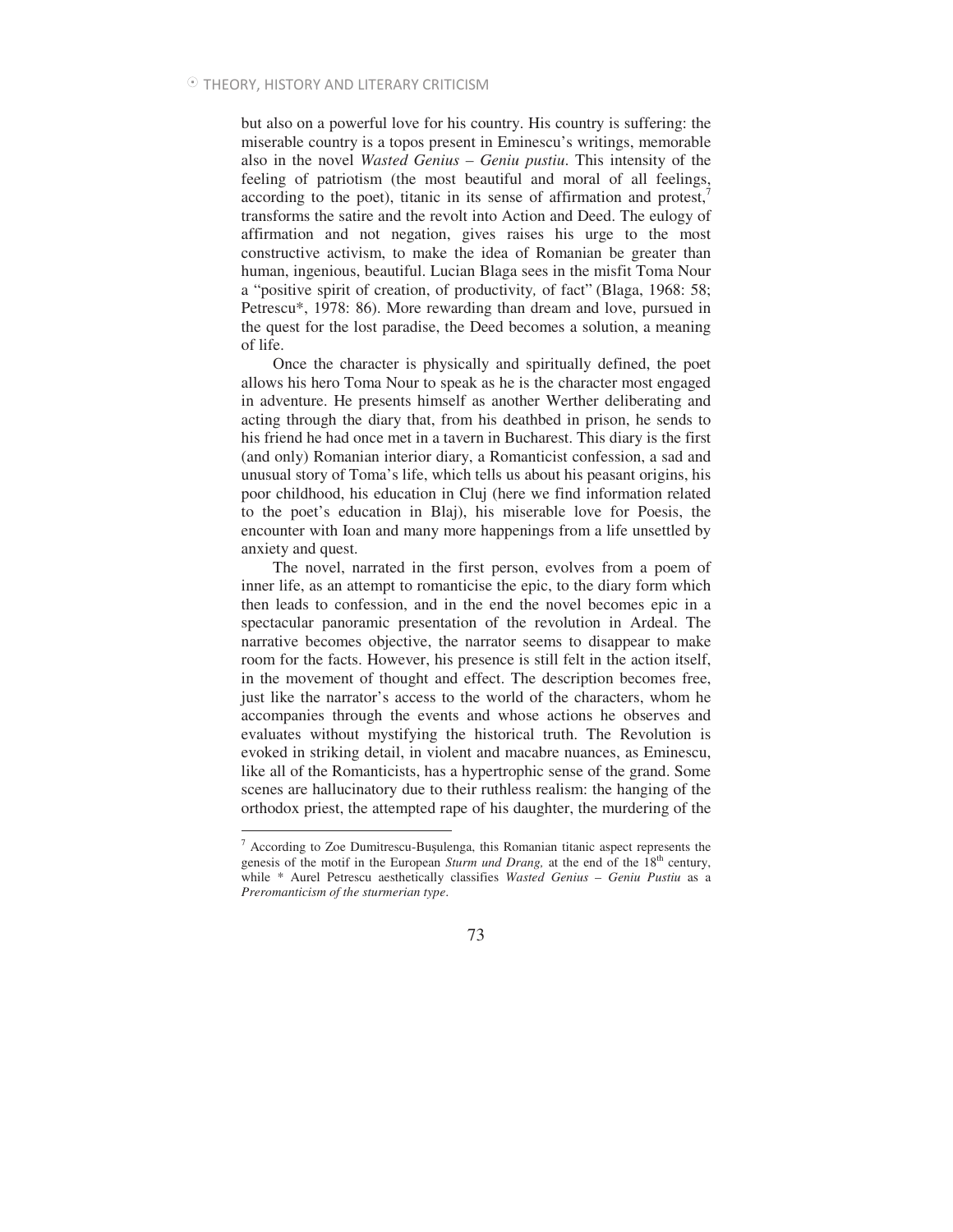Hungarian count or the apocalyptical episode of punishing the German traitor, who was tied to the beams of his burning mill. The quote included below presents the vision of a rebel and a vengeful infernal person.

The mill started to move, burning and floating on the waves. Not only fire but also drowning! The old man shouted fiercefully, climbed on a rock, his fist towards the sky - if I did harm let it fall upon me! Terrible thing!... The whole mill seemed like an old sick fire dragon, beating its wings against the fire-reddened water… (Eminescu, 1964: 186–187).

The scene becomes fabulous, like a Hoffmannian vision, illustrating a fundamentally lyrical artistic temper.

#### **Conclusion**

When the notions of inadapted and inadaptability enter a work of verbal art, and are integrated in a hermeneutic interpretation, they lose their stability and become flexible from one literary piece to another. It is the diversity of these pieces that builds and structures these notions. As referred to Eminescu's novel *Wasted Genius,* we can conclude that there is a strong correlation between the inadaptability of characters and the structure of the discourse; this means that inadaptability cultivates and, at the same time, threatens the relationship between the author and his text. We can affirm that inadaptability of action and the mental attitude are doubled by inadaptability of discourse. Both of them become, in the author's personal literary laboratory, a dynamic process of research and cognition. His cognition is a poetic one. Eminescu remains – and wishes to remain – a poet in the hypostasis of a novelist. "The more poetic, the truer!" He deliberately subjects the novel to the unlimitedness of poetry (Olteanu, 1974: 39)*.* In Eminescu's case, inadaptability is a personal semantic matrix, a way to be in opposition, depending on the energy of the author's writings and the productivity of meaning.

Eminescu's characters from *Wasted Genius* are inadapted; however, the reasons for their behaviour are not difficult to find: the historical, political and social reality fails to satisfy them. Therefore, their inadaptability is not a withdrawal into the character's own self, but a conscious decision, a deliberate and critical act of opposition.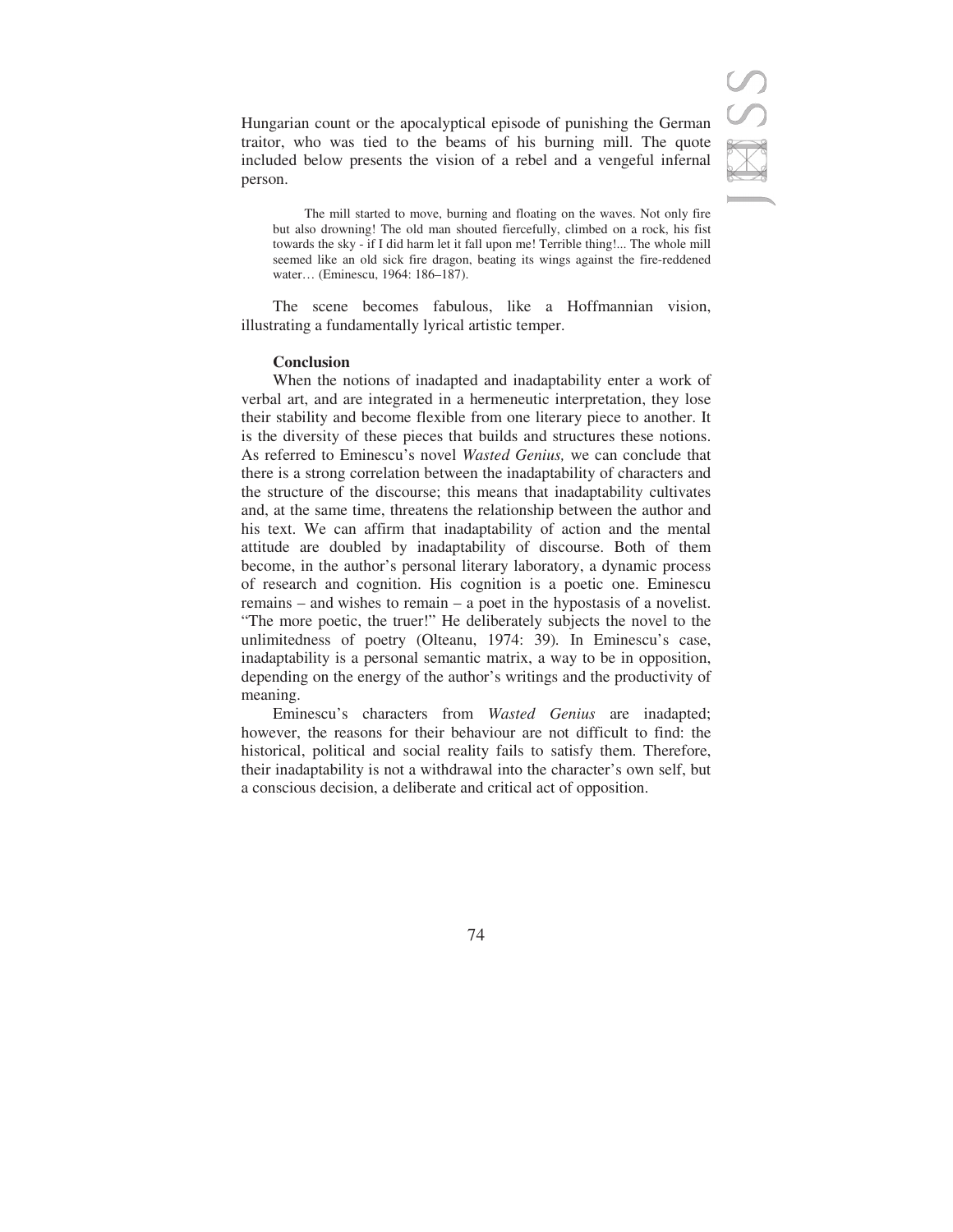#### **REFERENCES:**

Anioi, Galina, *Inadaptatul în proza româneasc interbelic (Structura*  tipologică și valoarea lui estetică), Chișinău, Elan Poligraf, 2007.

Blaga, Lucian, Daimonion, în Zări și etape, București, Editura pentu Literatură, 1968.

Belrose, Maurice, Bertin-Elisabeth, Cécile, Mencé-Caster, Corinne, *Penser l'entre-deux. Entre hispanité et américanité*, Paris, Edition Le Manuscrit, 2005. Călinescu, G., Opera lui M. Eminescu, vol. V, Analize, București, Fundația Carol II, 1936.

Călinescu, G., Opera lui Mihai Eminescu, vol. III, București, Editura Cugetarea, 1935.

Călinescu, Matei, Titanismul și geniul în poezia lui Mihai Eminescu. Semnificații și direcții ale etosului eminescian, București, Editura pentru Literatură, 1964.

Derrida, Jacques, *La structure, le signe et le jeu dans le discours des sciences*  humaines, Conferință susținută în cadrul Colloque international de l'Université Johns Hopkins, cu titlul *Les langages critiques et les sciences de l'homme*, 1966 (consultat pe 12 iunie, 2015:

http://www.jacquesderrida.com.ar/frances/structure.htm).

Dumitrescu-Bușulenga, Zoe, Un erou eminescian între iluminism și romantism, *în Eminescu. Cultur -i creaie*, Bucureti, Editura Eminescu, 1976.

Eminescu, Mihai, *Geniu pustiu*, în *Mihai Eminescu. Proz literar*, Bucureti, Editura pentu Literatură, 1964.

Eminescu, Mihai, Proză literară, Ediție îngrijită de Eugen Simion și Flora Șuteu, București, Editura pentu Literatură, 1964.

Ibrăileanu, G., Eminescu - geniu pustiu, în Scriitori români și străini, Iași, Viața românească, 1926.

Ibrăileanu, G., Postumele lui Eminescu, în Scriitori și curente, ed. a II-a, Iași, Viața românească, 1930.

Kant, Immanuel, "Bentwortung der Frage: Was ist Aufklärung?", *BerlinischeMonatsschrift,* Dezember-Heft 1784.S. 481-494, http://www.uni-pot sdam.de/u/philosophie/ texte/kant/aufklaer.htm (consultat pe 3 februarie 2012).

Lançon, Daniel, Née, Patrick (dir.), *L'ailleurs depuis le romantisme. Essais sur les littératures en français*, Paris, Hermann, coll. « Savoir lettres », 2009.

Marinescu, Constanța, Postumele lui Eminescu, București, Tipografia profesională Dim. C. Ionescu, 1912.

Mondot, Jean, *Immanuel Kant,* « *Qu'est-ce que les Lumières ?* »*,* Société française d'étude du XVIII siècle; choix de textes, traduction, préface et notes de Jean Mondot, Publications de l'Université de Saint-Etienne, 1991.

Olteanu, Tudor, *Morfologia romanului european în secolul al XIX-lea,*  București, Editura Univers, 1974.

Petrescu, Aurel, *Eminescu. Originile romantismului*, cap. VI. *Dublul sens alnaturii problematice*, București, Editura Albatros, 1983.

Petrescu, Ioana Em, *Eminescu. Modele cosmologice și viziunea poetică*, București, Editura Minerva, 1978.